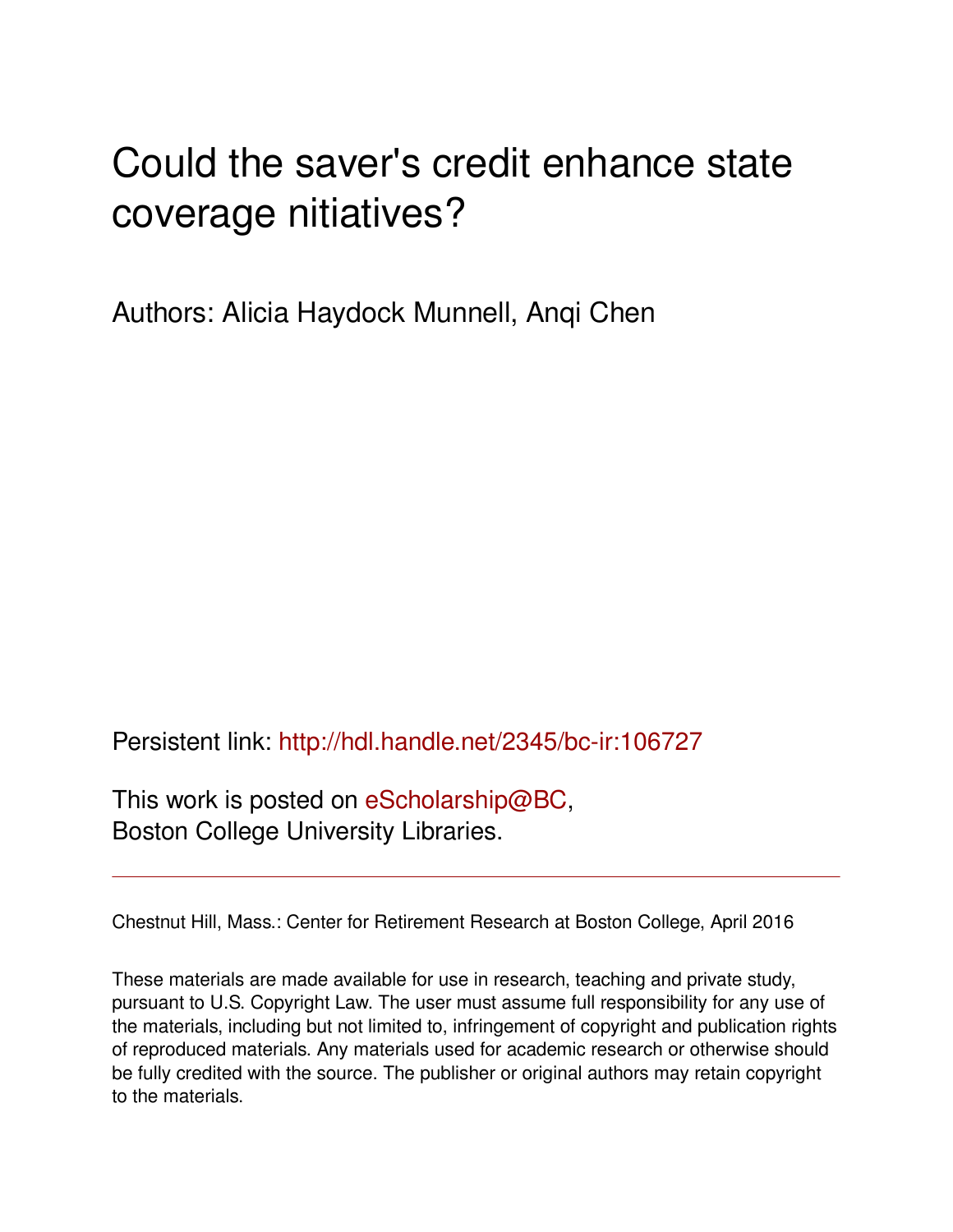# COULD THE SAVER'S CREDIT ENHANCE STATE COVERAGE INITIATIVES?

#### BY ALICIA H. MUNNELL AND ANQI CHEN\*

#### Introduction

At any given moment, about half of private sector workers are not covered by any sort of employersponsored retirement plan. This coverage gap means that many households must rely exclusively on Social Security in retirement. Since most of those without coverage work for small employers, policymakers for decades have tried to solve the problem by introducing simplified retirement plans. But these initiatives have not worked.

Recognizing the difficulty in getting small businesses to adopt plans, the Obama Administration proposed "Automatic IRAs" in 2009 to cover the uncovered. But no progress has been made at passing federal legislation. So several states have stepped into the breach and are setting up their own plans for uncovered workers. These state initiatives could potentially be enhanced by the federal Saver's Credit, an existing tax incentive that could, in essence, provide a match on contributions to a state plan. But the current credit is limited and not refundable; proposed legislation would extend the credit and make it refundable. This *brief,* using Connecticut as an example, examines the effectiveness of the current Saver's Credit and the proposed changes.

The discussion proceeds as follows. The first section describes the coverage problem, the state initiatives in general, and Connecticut's tentative plan in particular. The second section presents the current version of the Saver's Credit and how it works in theory and practice. The third section describes the impact of a typical legislative proposal to expand the Saver's Credit and make it refundable. The final section concludes that, in its current form, the Saver's Credit is limited in its effectiveness as a government match mechanism. However, changing the phaseout structure and making the credit refundable could considerably enhance state retirement initiatives by encouraging participation and increasing the amount of money going into the plans.

# Closing the Coverage Gap

With the need for retirement saving growing, the lack of access to an employer-based plan has emerged as a pressing problem. In Connecticut, as in the rest of the nation, the largest coverage gap occurs among workers at small firms (those with fewer than 100

\* Alicia H. Munnell is director of the Center for Retirement Research at Boston College (CRR) and the Peter F. Drucker Professor of Management Sciences at Boston College's Carroll School of Management. Anqi Chen is a research associate at the CRR. The authors would like to thank Genevieve Ballinger and Mark Iwry for reviewing an earlier draft.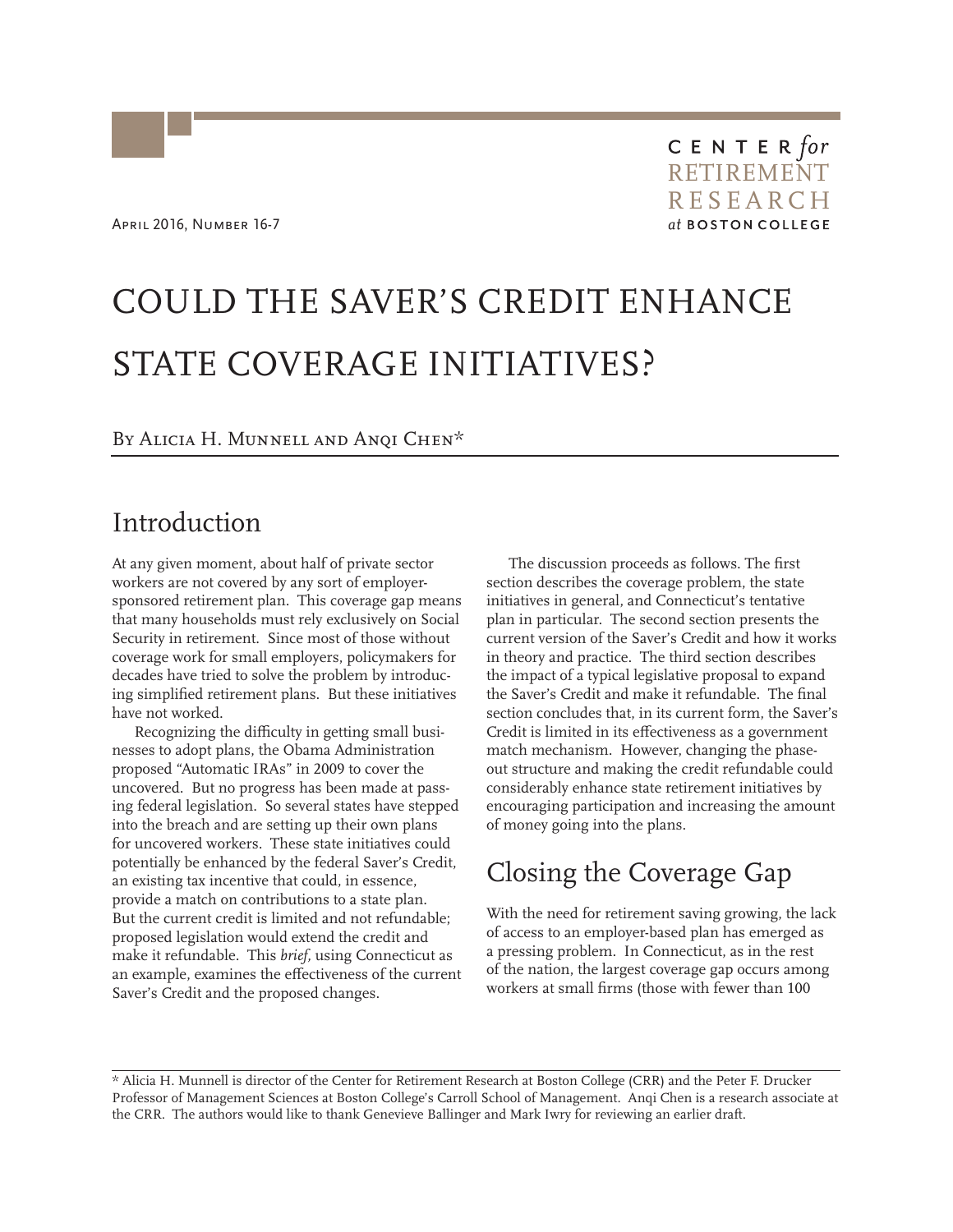workers) (see Figure 1).<sup>1</sup> For decades, policymakers have tried to solve the problem by introducing simpler products that could be adopted by small business.<sup>2</sup> But these efforts have not moved the needle.<sup>3</sup>

#### Figure 1. Percentage of Connecticut Private Sector Workers Not Offered a Retirement Plan, by Employer Size, 2014



*Source:* Authors' calculations from U.S. Census Bureau, *Current Population Survey (CPS) March Supplement* (2015).

Recognizing the difficulty in getting small employers to introduce employer-sponsored plans, a number of proposals have emerged at the federal level to improve coverage.4 Perhaps the best known is the Obama Administration's proposed Automatic IRAs, which would require that employers without workplace retirement plans enroll their workers in IRAs, with contributions from payroll deductions.5 Employees would be free to opt out, but eligible employees who did contribute would have their contributions matched by the Saver's Credit. Unfortunately, no legislation has been enacted at the federal level to solve the coverage problem.<sup>6</sup> Instead, the states have stepped into the breach.

#### *State Initiatives*

California led the way with an auto-IRA plan. In 2012, the state enacted the California Secure Choice Retirement Savings Program, and three other states – Connecticut, Illinois, and Oregon – have also passed legislation following the auto-IRA model.<sup>7</sup>

Two states – Washington and New Jersey – have adopted a marketplace approach, where participation is voluntary.8 Other states, such as Massachusetts, are toying with the idea of having both an auto-IRA system and a state-run system of multiple employer plans (MEPs).<sup>9</sup> Figure 2 shows where plan activity has taken place.<sup>10</sup>





#### *A Closer Look at Connecticut*

Half of Connecticut's private sector workers are not offered a retirement plan. Of this group, 50 percent are married, 40 percent are single, and the rest are heads of households or non-filers (see Table 1).

TABLE 1. INCOME TAX STATUS OF CONNECTICUT Workers Not Offered Retirement Plan, 2014

| Household status           | Percentage of total |  |  |
|----------------------------|---------------------|--|--|
| Married                    | 50%                 |  |  |
| with children              | 32                  |  |  |
| without children           | 17                  |  |  |
| Head of household          | 6                   |  |  |
| Single                     | 40                  |  |  |
| Non-filers                 | $\overline{4}$      |  |  |
| Total                      | 100                 |  |  |
| Addendum: Number of people | 757.080             |  |  |

*Source*: Authors' calculations from 2015 CPS.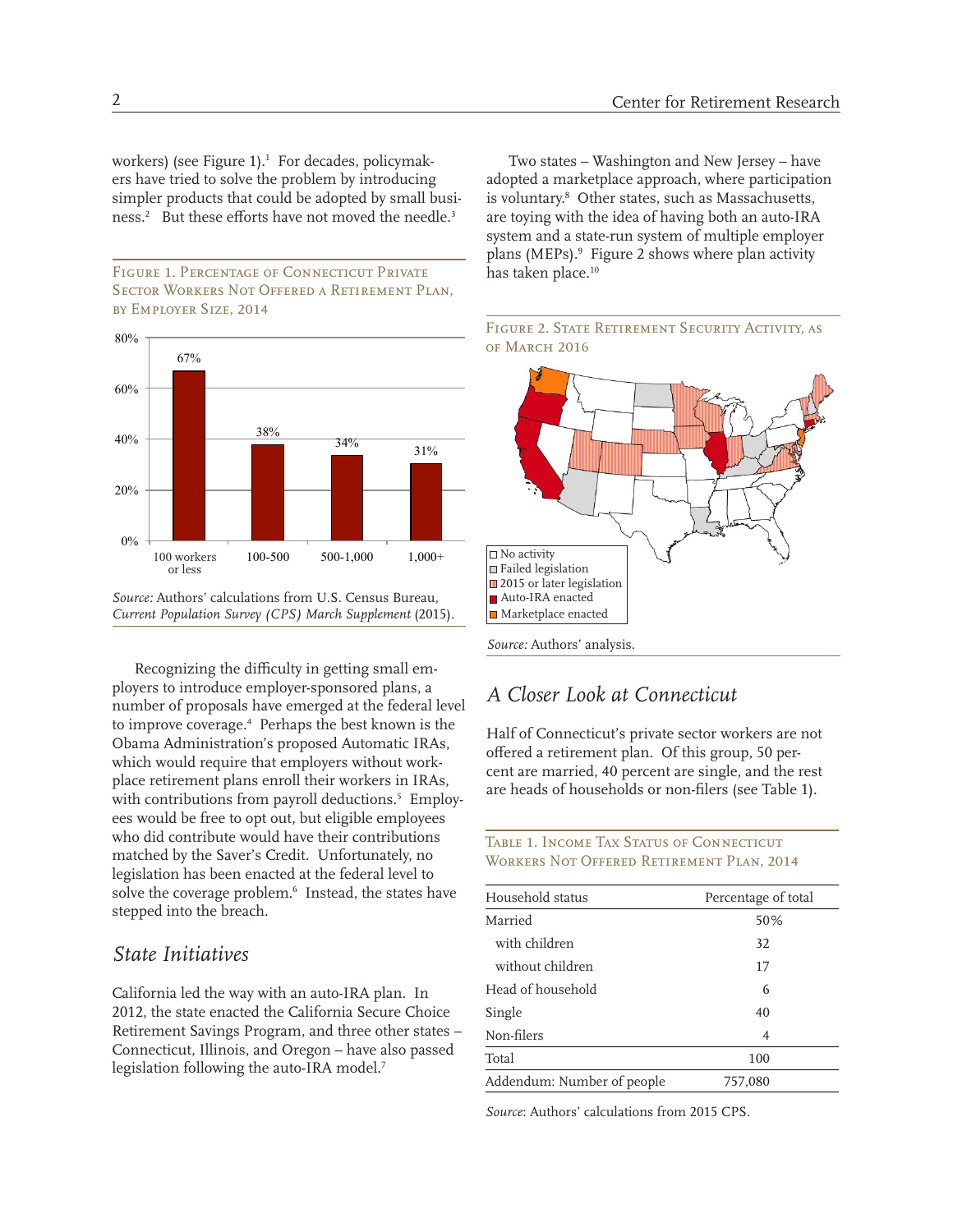Although uncovered workers range in age from 18 to 80, 37 percent of the singles are under 25, while the bulk of married and heads-of-households fall into the 26-45 range.

Connecticut has the second highest wages in the nation, just behind New York, so that Connecticut's average wage for the workers not offered a retirement plan is equal to the average wage for the nation (see Figure 3). High wages have two implications. First, because of Social Security's progressive benefit formula, Connecticut's workers will receive relatively low replacement rates – benefits as a percentage of preretirement earnings – so supplementary retirement saving is particularly important. Second, relative to other states, fewer workers in Connecticut are likely to be eligible for the Saver's Credit, which is based on household income.

Figure 3. Average Wages of Private Sector WORKERS IN CONNECTICUT, BY AGE, 2014



*Source:* Authors' calculations from 2015 CPS.

Nevertheless, it is useful to take a close look at Connecticut because it is quite far along in its process of expanding retirement savings coverage. Connecticut has completed its feasibility study and is asking the legislature for approval to get the program up and running. The current version of the Connecticut plan requires employers that have more than five employees and do not offer a retirement plan to automatically deduct 6 percent of their employees' wages and deposit those funds in an IRA, where they will be invested in an age-appropriate target date fund.

Employees have the right to opt out or to reduce their contribution rate. The question under consideration here is the extent to which the existing Saver's Credit and proposals for an expanded credit could enhance Connecticut's proposed program. The potential benefits from the Saver's Credit include lower opt-out rates and more money going into the plans. Evidence suggests that such benefits have been associated with matching contributions in  $401(k)$  plans.<sup>11</sup>

### The Saver's Credit

The federal Saver's Credit gives a special tax break to low- and moderate-income taxpayers who are saving for retirement. It was introduced in 2001 and scheduled to expire in 2006.12 The Pension Protection Act of 2006, however, made the credit permanent and indexed the income thresholds to inflation. The Saver's Credit is in addition to the other tax benefits for retirement saving accorded to 401(k) plans and IRAs.

Depending on the household's adjusted gross income (AGI), it can claim a credit for 50 percent, 20 percent, or 10 percent of the first \$2,000 contributed to a retirement account during the year. Thus, the maximum credit is \$1,000 for an individual and \$2,000 for a married couple when each is contributing to a plan. Table 2 shows the 2016 AGI limits for married couples, heads of households, and single individuals.

Table 2. Adjusted Gross Income Limits for Saver's **CREDIT, 2016** 

| Credit | Married<br>couples | Heads of<br>households | Single<br>individuals |
|--------|--------------------|------------------------|-----------------------|
| 50%    | \$37,000 or less   | \$27,750 or less       | \$18,500 or less      |
| 20     | \$37,001-\$40,000  | \$27,751-\$30,000      | \$18,501-\$20,000     |
| 10     | \$40,001-\$61,500  | \$30,001-\$46,125      | \$20,001-\$30,750     |

*Source*: Internal Revenue Service (2016).

In theory, the Saver's Credit looks great. Married couples with combined income of \$37,000, who contribute \$2,000 to their IRAs under Connecticut's new program are eligible for a \$1,000 credit. The net result is the equivalent of a 50-percent match on the contribution (\$1,000/\$2,000).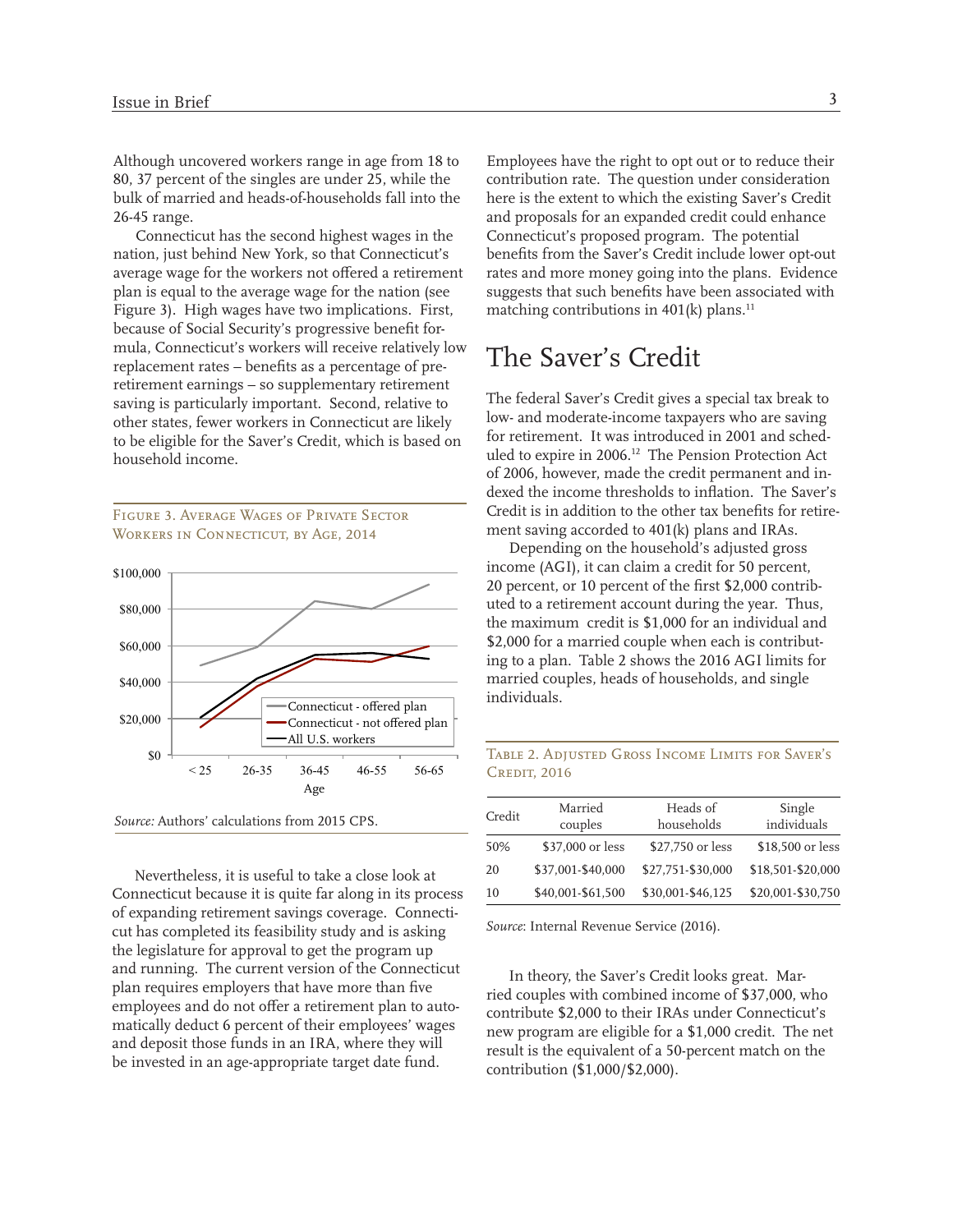| Income quartile | 6%<br>contribution | Average<br>credit rate | Credit amount |          | Match rate |          |
|-----------------|--------------------|------------------------|---------------|----------|------------|----------|
|                 |                    |                        | Theory        | Practice | Theory     | Practice |
| Lowest          | \$356              | 0.32                   | \$138         | \$34     | 39%        | 10%      |
| 2nd             | 1,204              | 0.22                   | 244           | 157      | 20         | 13       |
| 3rd             | 2,368              | 0.05                   | 93            | 30       | 4          |          |
| Highest         | 4,856              | 0.00                   | 8             | 4        |            | 0        |

Table 3. Saver's Credits in Theory and Practice for Connecticut Workers Not Offered an Employer-Sponsored Pension, 2014

*Source*: Authors' calculations from 2015 CPS.

The problem is that the Saver's Credit does not work as smoothly as suggested above. The first issue is that the credit is nonrefundable so it can reduce the required tax repayment to zero but not below.13 For example, if the couple had a tax liability of only \$750, their credit would be limited to that amount. Second, the Saver's Credit is often not usable for taxpayers with children, because it is applied after the nonrefundable Child Tax Credit.14

Table 3 compares for Connecticut's 757,080 uncovered workers, by income quartile, the Saver's Credit they would receive *in theory* assuming it was refundable and *in practice* recognizing the impact of the constraints.15 The *Current Population Survey* provides data on household wages, AGI, and tax liability. The contribution is set equal to 6 percent of current wages (subject to IRA contribution limits), and the Saver's Credit rate is 50 percent, 20 percent or 10 percent depending on the household's income. The dollar amount of the credit, in theory, is determined by the credit rate multiplied by the contribution amount; the credit, in practice, is limited by the tax liability (for households with children, it is the tax liability after the Child Tax Credit).16 The match rate is the ratio of the Saver's Credit to the worker's contribution. Clearly under current law, practice falls far short of theory, and the Saver's Credit would do little to enhance Connecticut's auto-IRA program.

## Proposals to Improve the Saver's Credit

Several bills have been introduced to improve the effectiveness of the Saver's Credit. The most recent is the *Encouraging Americans to Save Act* (S. 2492). Similar to many of the other proposals, S. 2492 makes the credit refundable to a retirement savings account, expands coverage to middle-income households, and introduces a smooth phase-out of the credit (see Figure 4).17 Specifically, S. 2492 would provide a 50-percent credit up to a maximum contribution of \$1,000 each taxable year for all households with AGI less than or equal to  $$65,000$  (if married filing jointly).<sup>18</sup>





*Source:* Authors' calculations.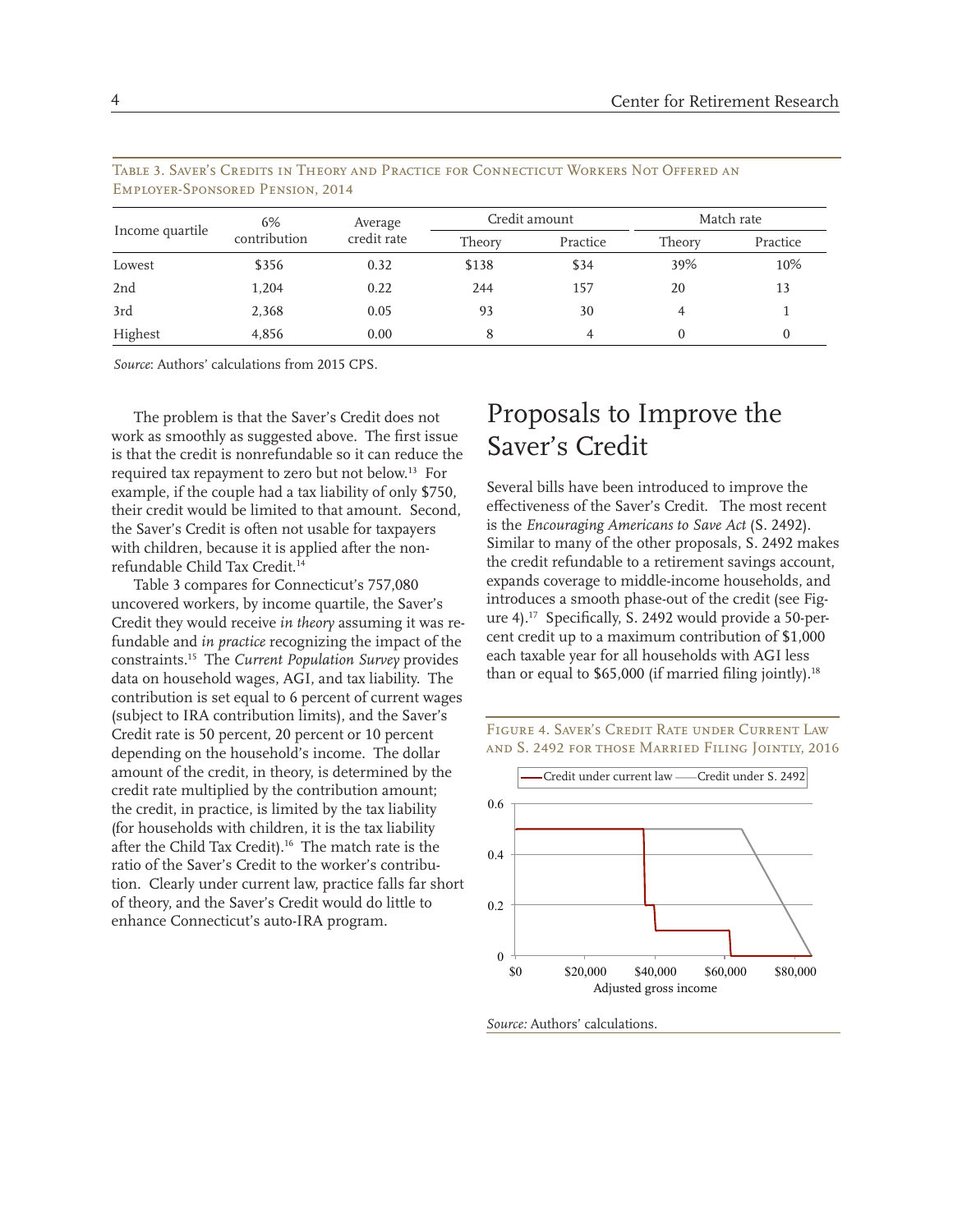The impact of the proposed legislation on Connecticut's uncovered workers is shown in Table 4. Even though the maximum credit under S. 2492 (\$500) is less than under current law (\$1,000), making the credit refundable would greatly increase the money going to low- and moderate-income savers. Those in the lowest quartile would see a match equal to 44 cents per dollar and those in the second quartile 35 cents per dollar. These amounts are even larger than the theoretical amounts presented in Table 3, because the Saver's Credit under S. 2492 would be extended to households with higher AGI levels. In short, expanding the Saver's Credit would greatly increase the efficacy of Connecticut's savings program and would provide even greater enhancements in lower income states.

Table 4. Saver's Credit and Match Rates under Current Law and S. 2492 for Connecticut Workers Not Offered an Employer-Sponsored Pension, 2014

| Income          | Credit amount |         | Match rate  |         |  |
|-----------------|---------------|---------|-------------|---------|--|
| quartile        | Current law   | S. 2492 | Current law | S. 2492 |  |
| Lowest          | \$34          | \$157   | 10%         | 44%     |  |
| 2 <sub>nd</sub> | 157           | 418     | 13          | 35      |  |
| 3rd             | 30            | 265     |             | 11      |  |
| Highest         | 4             | 43      |             |         |  |

Note: The \$65,000 threshold in S. 2492, which is adjusted each year for inflation, was assumed to have been \$63,000 in 2014.

*Source:* Authors' calculations from 2015 CPS.

# Conclusion

The current design of the Saver's Credit limits its effectiveness as a government match program for state retirement initiatives. Because the credit is non-refundable, it provides the least benefit for households with the lowest wages. Proposals to redesign the credit by making it refundable, smoothing the phaseout structure, and expanding eligible income brackets could considerably enhance state retirement initiatives by encouraging participation via a lower opt-out rate and increasing the money going into the plans.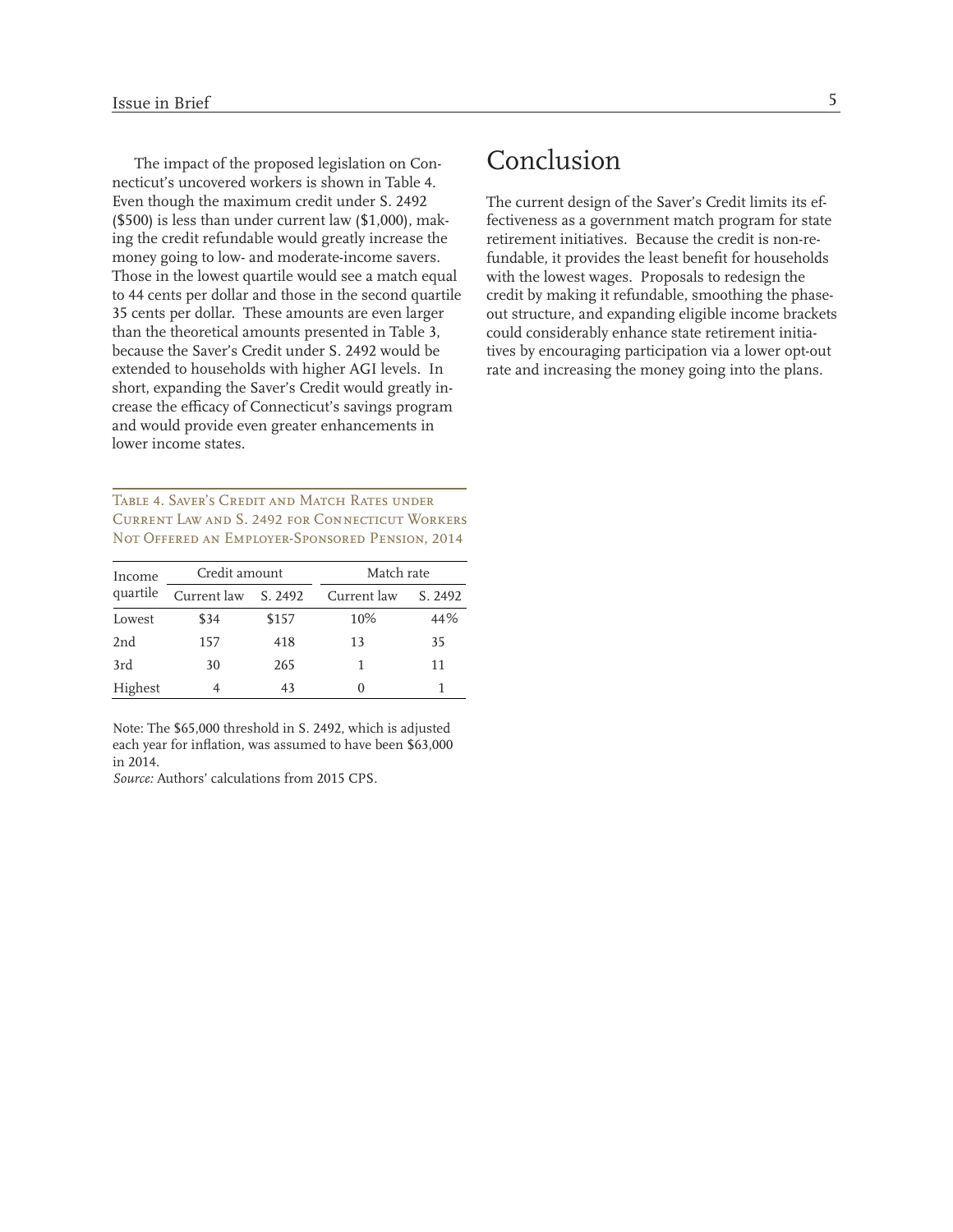### Endnotes

1 For example, in 2014, 55 percent of private sector workers ages 25-64 without coverage worked for a firm with fewer than 100 employees (authors' calculations from the 2015 *Current Population Survey March Supplement*).

2 The SIMPLE (Savings Incentive Match Plan for Employees of Small Employers) is a prime example. SIMPLE plans, which were introduced in 1996, generally replaced SARSEPs (Salary Reduction Simplified Employee Pensions), which were the earlier pension provisions for small employers. Firms with fewer than 100 employees can offer a SIMPLE, which can be set up as an IRA for each employee or as a 401(k) plan. The SIMPLE has a number of advantages. Firms can either match the contributions or contribute a fixed percentage of their payroll. Once established, the SIMPLE is administered by the employer's financial institution and does not even require the employer to file an annual financial report. Furthermore, most employers are eligible for modest tax credits for the first three years after starting the SIMPLE.

3 Studies by financial services providers suggest that lowering administrative and legal costs could potentially increase plan adoption (see Kalamarides, 2010 and AARP, 2015), but it is not clear why this approach would succeed given the lack of impact that similar efforts have had in the past.

4 For a brief description, see Ellis, Munnell, and Eschtruth (2014).

5 This proposal grew out of a 2006 study for the Retirement Security Project (Iwry and John 2006).

6 The Treasury introduced the *my*RA program in 2015, which is a "starter" savings account to encourage non-savers to acquire the habit of saving. It is voluntary for employers to adopt and does not automatically enroll employees (U.S. Department of the Treasury 2016).

7 State of California Legislature (2012); State of Connecticut General Assembly (2014); State of Illinois General Assembly (2014); and State of Oregon Legislature (2015).

8 State of Washington Legislature (2015); and State of New Jersey Legislature (2016).

9 The system could be either directly run by the state or run by a third party overseen by the state. See Commonwealth of Massachusetts (2015).

10 For a broader perspective on state savings initiatives, see Munnell, Belbase, and Sanzenbacher (2016). For additional details on specific states, see AARP (2016), Georgetown University Center for Retirement Initiatives (2016), and Pension Rights Center (2016).

11 With respect to participation, prior research has shown that both the introduction of and increases to employer matches have a positive effect. With respect to contributions, researchers have found that a match leads to higher total 401(k) contributions, though the studies show some variation in the effects on the employee's contribution. Specifically, some studies have found that increasing the match rate raises employee contributions. Others have found that the presence of a match raises employee contributions but the level of the match does not. Finally, still other studies have suggested that an increase in the match *lowers* employee contributions but not by enough to offset the effect of the higher match on total contributions. For more details, see Engelhardt and Kumar (2007) and Choi, Laibson, and Madrian (2004).

12 The Saver's Credit came about as a spinoff of more ambitious proposals introduced by President Clinton – Universal Savings Accounts in 1999 and Retirement Savings Accounts in 2000. These proposals would have devoted a portion of projected budget surpluses to provide matching funds for new individual saving accounts, with the match concentrated on low- and middle-income households. Neither of these proposals was enacted, but the idea of providing a federal match to encourage retirement saving survived in the form of the Saver's Credit. The Saver's Credit proposal was not accompanied by any new retirement accounts; instead it provided a credit for individuals contributing to 401(k)s and IRAs. The Credit was enacted as part of the Economic Growth and Tax Relief Reconciliation Act of 2001.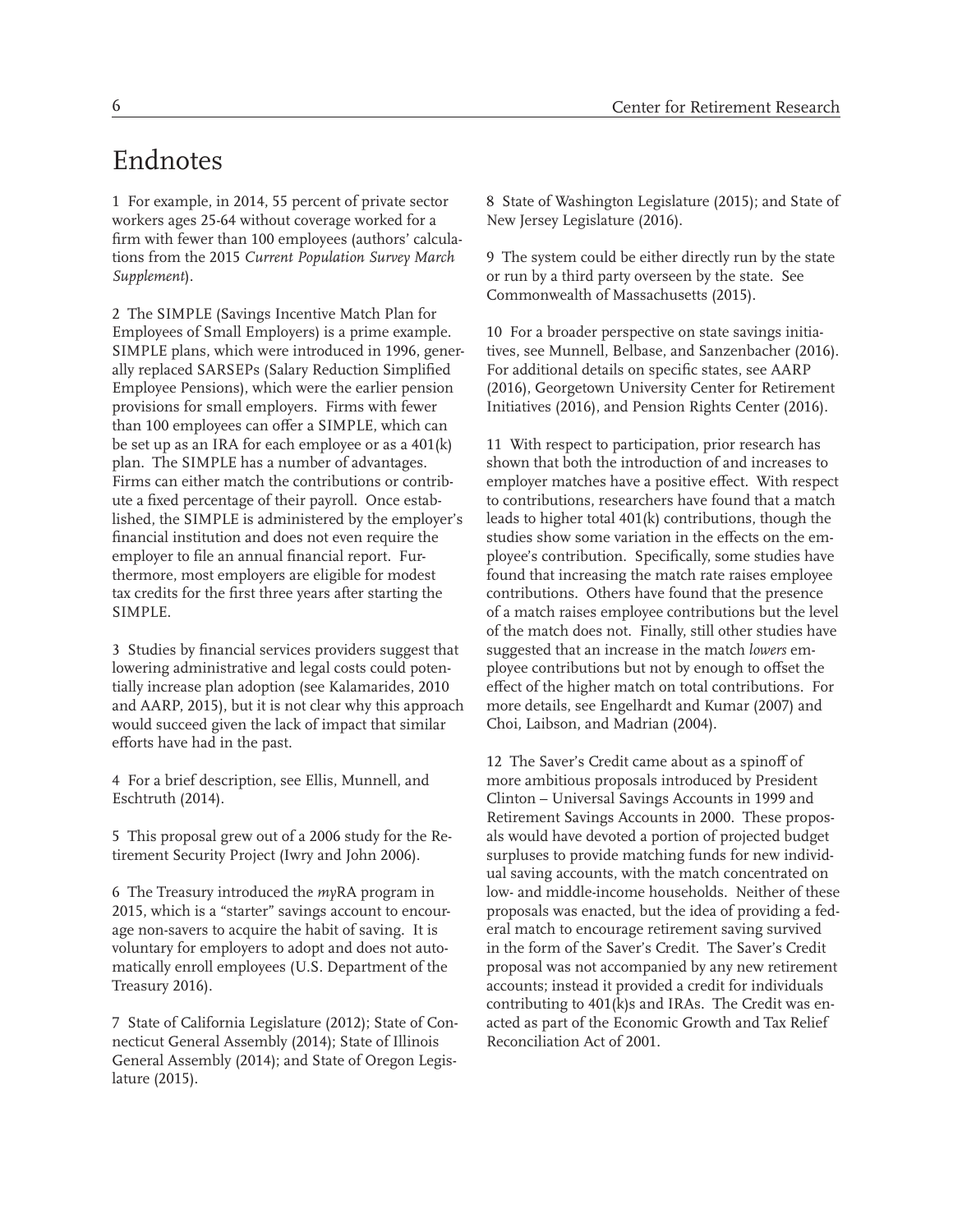13 The original Saver's Credit proposal had a refundable credit, but this feature was eliminated before the legislation was adopted. For prior research on the Saver's Credit, see Duflo et al. (2007); Gale, Iwry, and Orszag (2004); Koenig and Harvey (2005); and Ramnath (2013).

14 The Saver's Credit is applied before other refundable credits, such as the Earned Income Tax Credit.

15 The median AGI for the income quartiles are about \$10,000, \$24,000, \$53,000, and \$125,000. The wage brackets for the quartiles are less than \$14,000, \$14,001-\$29,000; \$29,001-\$56,000, and \$56,000 and over.

16 Even the "practical" amount is not realistic given that many low-income individuals do not know that such a credit is available.

17 S. 2492 deposits the entire Saver's Credit into a worker's retirement account. In contrast, an earlier proposal would have first allocated the Saver's Credit to paying off the household's tax liability, depositing any residual into a retirement account if the worker chose to do so.

18 The income thresholds for those filing as heads of households or single are \$48,750 and \$32,550 respectively.

## References

- AARP. 2016. State Retirement Savings Resource Center. Available at: http://www.aarp.org/ppi/stateretirement-plans
- AARP. 2015. "Giving Small Businesses a Competitive Edge: The Connecticut Retirement Savings Plan." Washington, DC.
- Choi, James J., David Laibson, and Brigitte C. Madrian. 2004. "Plan Design and 401 (k) Savings Outcomes." *National Tax Journal* 57(2): 275-299.
- Commonwealth of Massachusetts. 2015. House No. 924: An Act Relative to Secure Choice Retirement Savings Plan. Boston, MA.
- Duflo, Esther, William G. Gale, Jeffrey Liebman, Peter R. Orszag, and Emmanuel Saez. 2007. "Savings Incentives for Low- and Moderate-Income Families in the United States: Why Is the Saver's Credit Not More Effective?" *Journal of the European Economic Association* 5(2-3): 647-661.
- Ellis, Charles D., Alicia H. Munnell, and Andrew D. Eschtruth. *Falling Short: The Coming Retirement Crisis and What to Do About It*. New York, NY: Oxford University Press.
- Engelhardt, Gary V. and Anil Kumar. 2007. "Employer Matching and 401(k) Saving: Evidence from the Health and Retirement Study." *Journal of Public Economics* 91(10): 1920-1943.
- Gale, William G., J. Mark Iwry, and Peter R. Orszag. 2004. "The Saver's Credit: Issues and Options." *Tax Notes* 103(5): 597-612.
- Georgetown University Center for Retirement Initiatives. 2016. "State Activity Updates." Available at: http://cri.georgetown.edu/states
- Internal Revenue Service. 2016. "Retirement Savings Contributions Credit (Saver's Credit)." Washington, DC. Available at: https://www.irs.gov/ Retirement-Plans/Plan-Participant,-Employee/ Retirement-Savings-Contributions-Savers-Credit.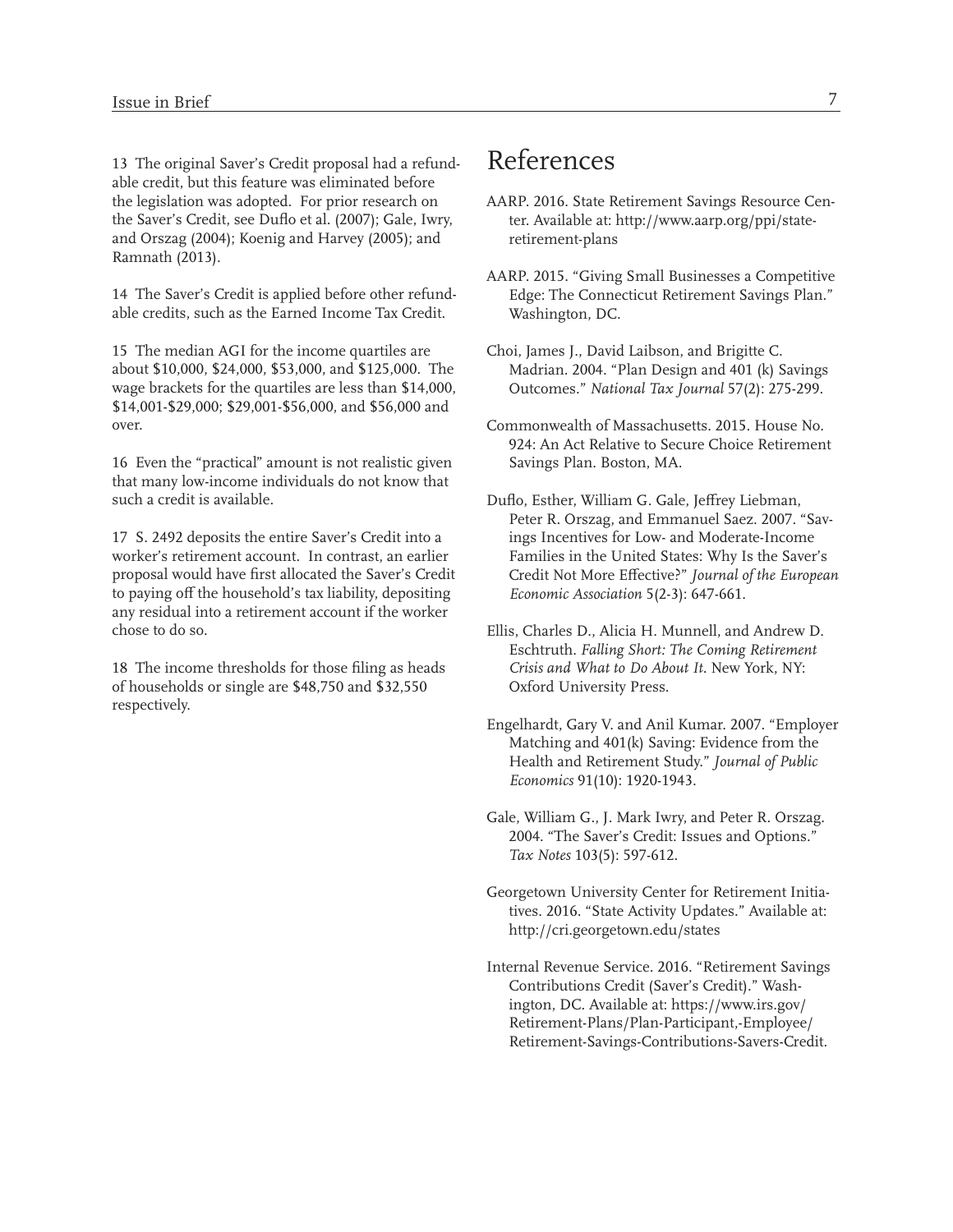- Iwry, Mark J. and David C. John. 2006. "Pursuing Universal Retirement Security Through Automatic IRAs." Working Draft (February). Washington, DC: Retirement Security Project.
- Kalamarides, John J. 2010. "Leveraging Multiple Small Employer Plans to Close the Retirement Coverage Gap." Newark, NJ: Prudential.
- Koenig, Gary and Robert Harvey. 2005. "Utilization of the Saver's Credit: An Analysis of the First Year." *National Tax Journal* 58(4): 787-806.
- Munnell, Alicia H., Anek Belbase, and Geoffrey T. Sanzenbacher. 2016. "State Initiatives to Cover Uncovered Private Sector Workers." *Issue in Brief* 16-4. Chestnut Hill, MA: Center for Retirement Research at Boston College.
- Pension Rights Center. 2016. State-based Retirement Plans for the Private Sector. Available at: http:// www.pensionrights.org/issues/legislation/statebased-retirement-plans-private-sector
- Ramnath, Shanthi. 2013. "Taxpayers' Responses to Tax-Based Incentives for Retirement Savings: Evidence from the Saver's Credit Notch." *Journal of Public Economics* 101: 77-93.
- State of California Legislature. 2012. "California Secure Choice Retirement Savings Trust Act." S.B.1234. Sacramento, CA.
- State of Connecticut General Assembly. 2014. "An Act Promoting Retirement Savings." S.B. 249. Hartford, CT.
- State of Illinois General Assembly. 2014. "Illinois Secure Choice Savings Program Act." Public Act 098-1150. Springfield, IL.
- State of New Jersey Legislature. 2016. "New Jersey Secure Choice Savings Program Act." A. 4275. Trenton, NJ.
- State of Oregon Legislature. 2015. "Relating to Retirement Investments; Declaring an Emergency." S.B. 615. Salem, OR.
- State of Washington Legislature. 2015. "Creating the Washington Small Business Retirement Marketplace." S.B. 5826. Olympia, WA.
- U.S. Census Bureau. *Current Population Survey March Supplement,* 2015. Washington, DC.
- U.S. Congress. 2016. *Encouraging Americans to Save Act.* S. 2492, 114th Congress. Washington, DC.
- U.S. Department of the Treasury. 2016. *my*RA website. Washington, DC. Available at: https://myra. gov/.